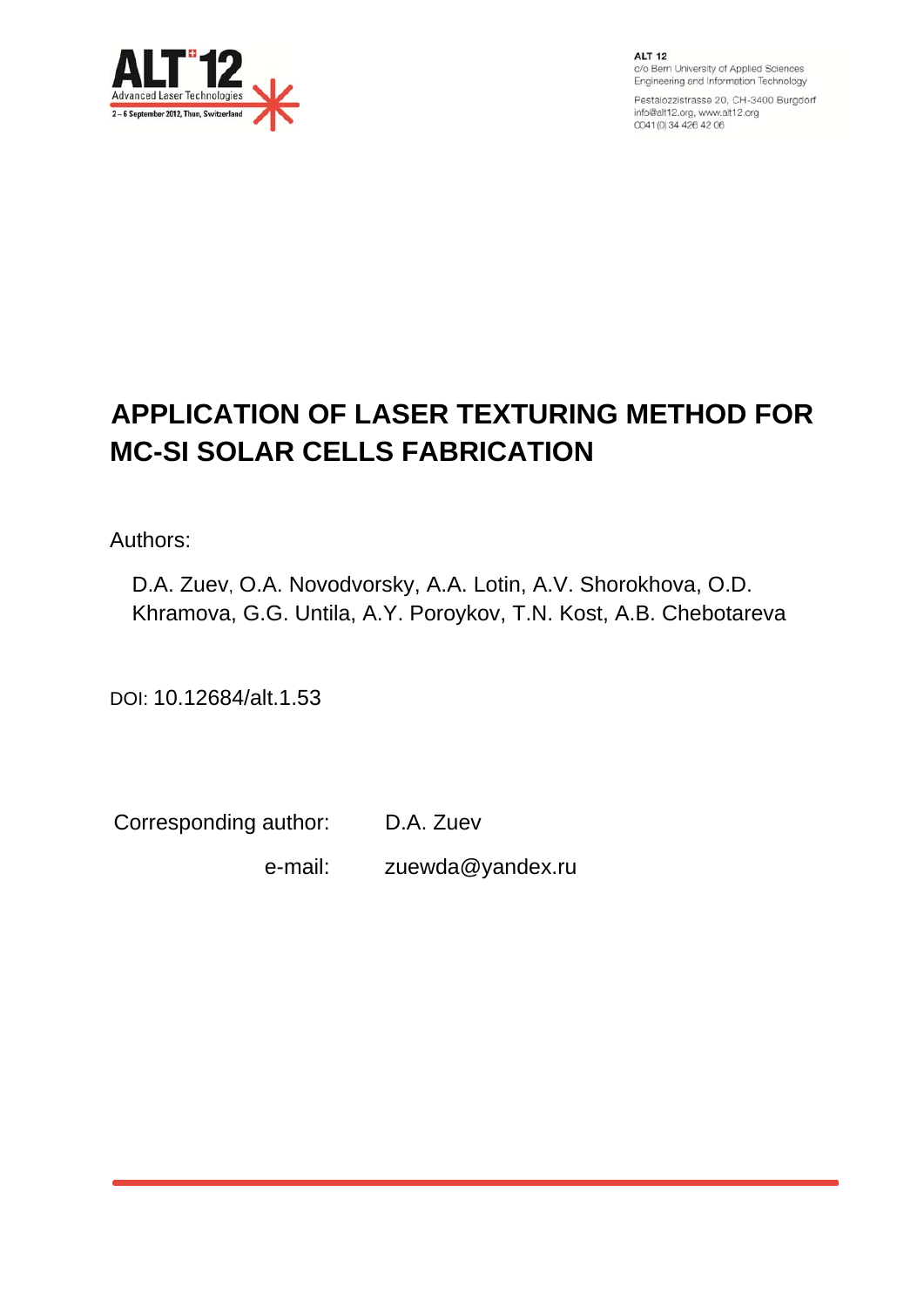## **Application of laser texturing method for** *mc***-Si solar cells fabrication**

D.A. Zuev<sup>1</sup>, O.A. Novodvorsky<sup>1</sup>, A.A. Lotin<sup>1</sup>, A.V. Shorokhova<sup>1</sup>, O.D. Khramova<sup>1</sup>, G.G. Untila<sup>2</sup>, A.Y. Poroykov<sup>2</sup>, T.N. Kost<sup>2</sup>, A.B. Chebotareva<sup>2</sup>

<sup>1</sup>Institute on Laser and Information Technologies of the Russian Academy of Sciences, 1 Svyatoozerskaya St., Shatura, Moscow region, 140700, Russia <sup>2</sup> Lomonosov Moscow State University, Skobeltsyn Institute of Nuclear Physics, Leninskie Gory, GSP-1, Moscow, 119991, Russia zuewda@yandex.ru

#### **Abstract**

The results of the experiments on the "black" *mc*-Si surface fabrication by the nanosecond pulses of the YAG laser second harmonic and on application of the introduced laser texturing method for the *mc*-Si solar cells efficiency improvement are represented. The developed version of laser texturing permits producing a low-reflection *mc*-Si surface with the reflectance of  $\sim$ 3% in the spectral range of 0.3-1.1 μm. The application of the introduced laser texturing method in *mc*-Si solar cells fabrication makes it possible to increase the short circuit current density and quantum efficiency.

#### **Introduction**

Nowadays laser systems are widely used in various industrial processes owing to the unique features of laser radiation: selectivity, monochromaticity, high energy density in a pulse, etc. The precise control of the spatial, temporal and energy parameters of the laser beam allows operating different processes which occurre in semiconductors under laser action [1,2]. In addition, the application of lasers in technological processes instead of industrial ones makes it possible to reduce the total cost of production lines [3].

The main task of photovoltaics is to reduce the cost of electricity produced by solar panels. The most obvious trend in the manufacture of solar cells is replacing most expensive technologies with new ones. That is why the investigations are currently being carried out to use the laser technologies in different stages of solar cells fabrication: creation of contact structures (laser scribing for buried contacts, laser-fired contacts, depth-selective laser ablation, thin-film selective removal), surface texturing to reduce reflection, deposition of transparent conductive oxides, laser doping, etc [4- 12]. The application of laser radiation for crystalline silicon solar cells manufacture is especially prospective for the following reasons. The technologies of silicon solar cells production are almost perfected, and the struggle for fractions of a percent in their efficiency improvement is carried out. The silicon solar cells are the basis of

photovoltaic power engineering and this state of affairs will remain in the near future [13].

The present work reports the experimental results of the laser texturing process application for multicrystalline silicon (*mc*-Si) solar cells fabrication. This direction of research has been chosen because in the case of *mc*-Si solar cells the problem of reflective losses is very acute as the conventional methods of chemical surface texturing do not yield the desired result due to the randomized crystallographic orientation of multicrystalline silicon grains. The developing methods are rather complicated and cannot be introduced into industry. That is why the laser texturing process is a very attractive method of *mc*-Si reflectance reduction. In the literature the results of *mc*-Si laser texturing experiments are presented: laser-induced periodic surface structure (LIPSS) generation using optical interference, spike formation using femtosecond laser irradiation, laser groove fabrication, etc [14-20]. Here we represent the generalized experimental data on the "black" *mc*-Si surface fabrication via 3-D structures created by nanosecond laser pulses and on application of the developed version of laser texturing method for the improvement of the *mc*-Si solar cells efficiency.

#### **Experimental details**

The investigations of laser-induced 3D structures formation on the Czochralski silicon (*c*-Si) surface and the *mc*-Si surface texturing process were performed in the vacuum chamber evacuated to the pressure of  $10^{-6}$  Torr. The second harmonic Qswitched Nd:YAG laser (10 ns, 10 Hz, 250 mJ) was employed. The polished 4.5 Ω∙cm *n*-type (100) (*c*-Si) wafers, 1 Ω∙cm *p*-type *mc*-Si wafers and the industrially textured *p*-type (100) *c*-Si wafers were used in the experiments. The wafers were provided by the Solar Wind Company. The silicon surface morphology studies were performed with the scanning electron microscope Carl Zeiss LEO 1430VP. The reflectance measurements were<br>conducted using the LOMOspektr SF-56 using the LOMOspektr SF-56 spectrometer equipped with an integrating sphere. For more detail see the paper [21]. Then the *mc*-Si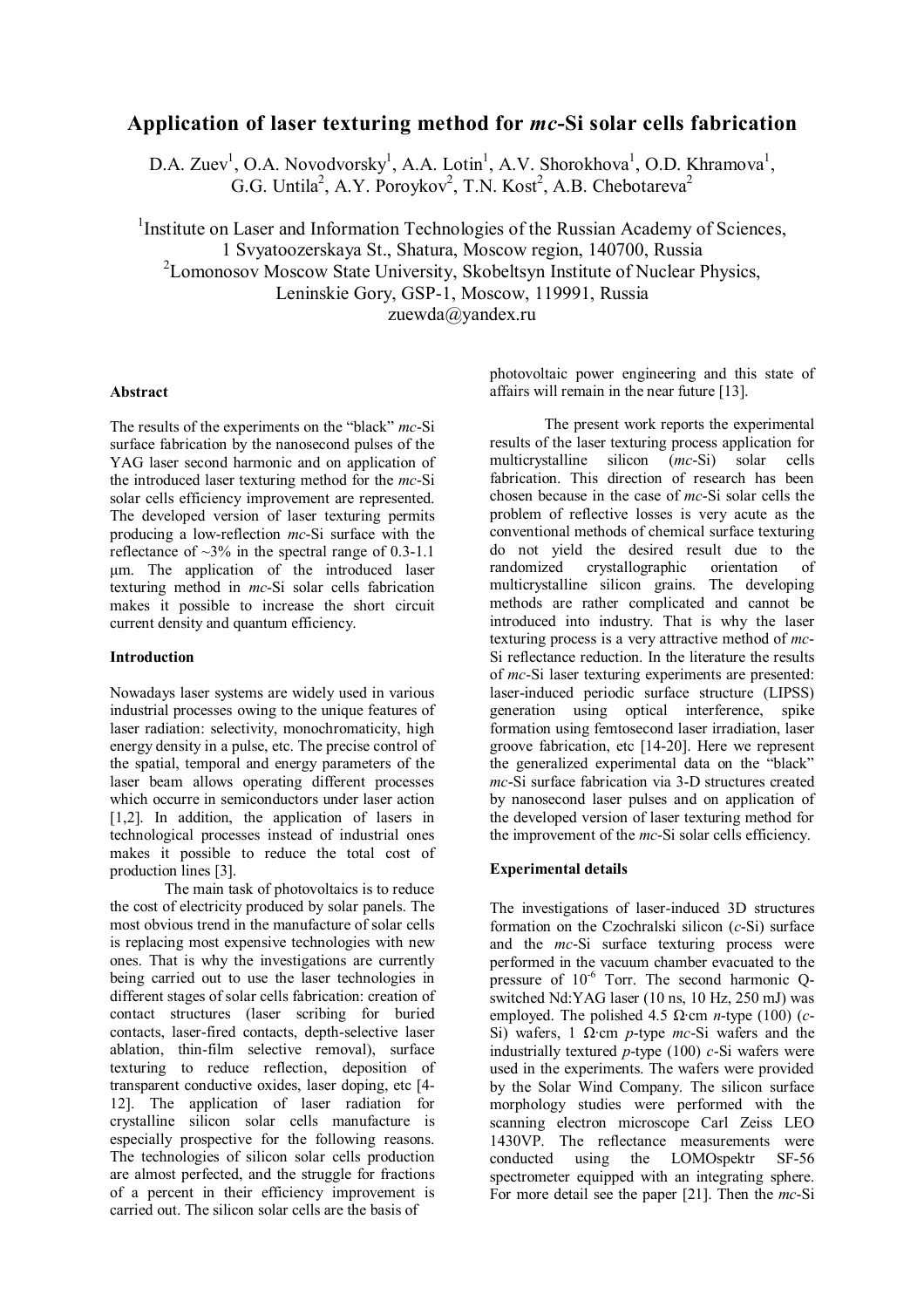solar cells were fabricated by the Laminated Grid technology developed in the SINP MSU [22,23] and studied. The  $(n^+pp^+)mc$ -Si structures were obtained by simultaneous diffusion of boron and phosphorus from spin-on deposited glasses using industrial equipment. The fluorine doped and tin doped indium oxides (IFO and ITO) were grown using the pyrosol method. For more detail see the paper [24].

#### **Results and discussion**

#### *1. Laser-induced high aspect ratio microstructures*

### *on the c-Si surface*

The *mc*-Si surface consists of grains with different crystallographic orientations (domains); therefore it was not clear how the conditions of 3D structures formation would be distinguished on different domains. So the first experiments were conducted using polished *c*-Si wafers with crystallographic orientation (100) in case of multipulse irradiation of the sample surface. The goal of this step was the determination of the optimum conditions (laser energy fluence, number of laser pulses) for the uniform laser-induced structures formation having high aspect ratio (depth to width) in the region of laser spot. We have demonstrated that multipulse laser irradiation of the *c*-Si surface leads to the 3-D conical microstructures formation [21].

The formation of these microstructures is caused by the interference of the diffracted laser radiation on the original surface roughness. This effect creates the space-time periodic intensity distribution of light energy in the surface layer leading to non-uniform heating and melting of the surface [1,2]. The waves of the spatially inhomogeneous surface melt present the initial heterogeneity for the conical structures formation process. When the energy fluence exceeds the silicon melting threshold  $(0.37 \text{ J/cm}^2)$  and remains below the silicon ablation threshold (less than 2  $J/cm<sup>2</sup>$ ) the stable structures form on the irradiated silicon surface and gradually fill the laser spot area. According to [1], the formation of these structures is mainly determined by the effect of the spatially periodic thermocapillary force, and the regenerative feedback is realized due to the dependence of the surface tension  $\sigma$  on the temperature. The interference instability of the spatially nonuniform evaporation dominates when energy fluence exceeds the threshold of ablation. In this case the regenerative feedback is realized due to the recoil pressure and the process of material removal. The conical structures having high light absorption capacity and the aspect ratio  $\sim$  1 form on the silicon surface at energy fluences of 2-3 J/cm<sup>2</sup> (Fig. 1*a*).



Fig. 1. The laser-induced high aspect ratio microstructures fabricated on the *c*-Si surface (2  $J/cm<sup>2</sup>$ , 5000 pulses; 3  $J/cm<sup>2</sup>$ , 1000 pulses).

At energy fluences of  $3-4$  J/cm<sup>2</sup> the conical structures begin to form inhomogeneously over the laser spot area. As the laser pulses grow in number, the ablation texture becomes more pronounced (aspect ratio  $> 3$ ) and the cavities between the individual spikes penetrate deep into the silicon wafer (Fig. 1*b*). The surface patches emerge on the surface of molten columnar structures with further increase of the energy fluence. Thus it was found that the laser energy fluence is required in the range of 3-4 J/cm<sup>2</sup> to form the conical structures in the region of laser spot with high aspect ratio.

#### *2. Fabrication of the "black" mc-Si surface*

The second step of the research was the fabrication of the "black" *mc*-Si surface by the nanosecond laser pulses. The studies of the laser-induced microstructures formation processes on the *c-*Si surface made it possible to determine the preferred scheme of texturing the *mc*-Si surface with the laser beam. The *mc*-Si samples were placed on the computer controlled X-Y stage to enable scanning of its whole surface area. The experiments in this direction have permitted us to produce uniformly textured *mc*-Si samples. The relief (or texture) formed by laser radiation consists of the conical structures with aspect ratio  $\geq$  3. The height of the conical microstructures is more than 45 μm and the distance between them is about 15 μm (Fig. 2).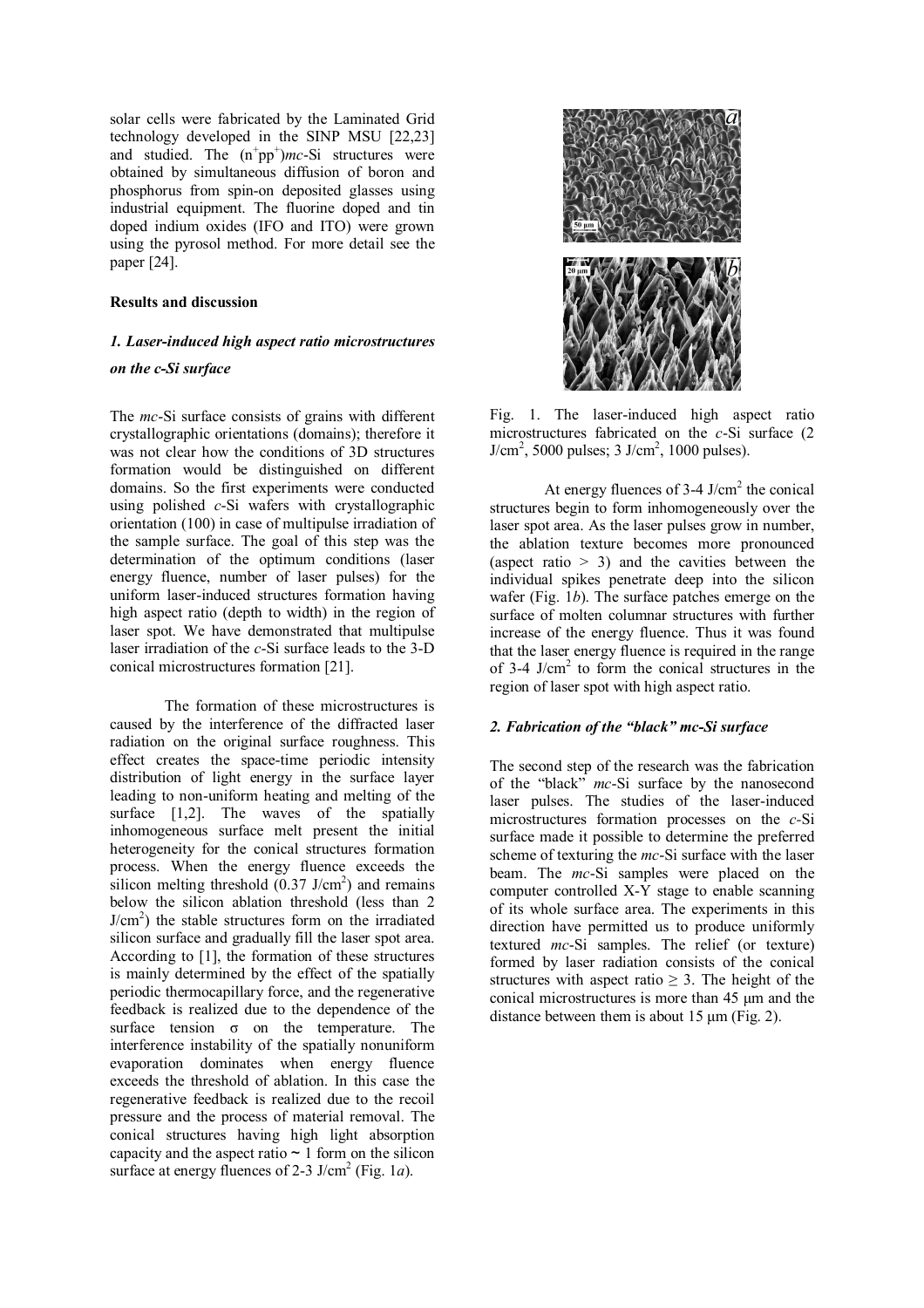

Fig. 2. A microphotograph of the laser textured "black" *mc*-Si surface.

The studies of the laser-textured *mc*-Si samples morphology has shown that the texture is rather homogeneous and the presence of areas with different crystallographic orientations has no effect on the geometry of the texture formed by laser radiation [21]. The analysis of reflectance spectra of the laser-textured *mc*-Si samples shows that the laser texturing process reduces the reflectance of *mc*-Si surface by an order (Fig.3).



Fig.3 The reflectance spectra of the samples: 1 – untextured *mc*-Si; 2 – laser textured *mc*-Si;  $3 - c$ -Si after industrial chemical texturing; 4 – laser textured *mc*-Si after acid etching (55 min).

Numerous phase transitions during the formation of laser-induced structures result in generation of defects in the near-surface region, dramatically reducing the diffusion length of the charge carriers [25]. One of the ways to remove the surface layer is chemical etching. The experiments on acidic etching of the laser textured samples have been conducted. It has been demonstrated that even after long acidic etching the spike structures survive and their geometry does not depend on the *mc*-Si grain orientation [21].

So, as the result of the second-step experiments we have developed the version of *mc*-Si surface laser texturing that allows us to form the texture on the

*mc*-Si surface, consisting of the conical microstructures with the aspect ratio  $\geq$  3. The geometrical parameters of the conical structures do not depend on the *mc*-Si grains orientation. The reflection spectra of the samples with laser textured surface demonstrate a cardinal decrease in reflectance  $(\sim 3\%)$  in the wide spectral region of (300-1100) nm not only in comparison with the reflectance of the untextured *mc*-Si samples but also with that of the industrially textured *c*-Si samples.We have demonstrated the ability of reflectance retention at the value  $(-5%)$  in the spectral region of (300-1100) nm even after long acidic etching.

#### *3. Application of laser texturing method for mc-Si solar cells fabrication*

The final step of the research was the fabrication of *mc*-Si solar cells using the developed version of the *mc*-Si surface laser texturing method and the study of the solar cells characteristics [24].The general parameters of the fabricated *mc*-Si solar cells (laser textured and untextured) are presented in Table 1, where  $V_{OC}$  – open-circuit voltage,  $J_{SC}$  – shortcircuit current density,  $FF - fill factor$ ,  $\eta - solar$ cells efficiency. Since the thickness of the laser textured wafers was reduced down to 140 μm after etching, the untextured reference wafers were also appropriately thinned.

| Type of<br>solar cell | $V_{OC}$<br>mV | $J_{SC}$<br>mA/cm <sup>2</sup> | $FF, \%$ | $\frac{0}{0}$ |
|-----------------------|----------------|--------------------------------|----------|---------------|
| untextured            | 606            | 28.5                           |          |               |
| laser<br>textured     | 576            | 33.7                           | 70.4     | 13.7          |

The application of the laser texturing method for the *mc*-Si solar cells fabrication has led to the significant increase of  $J_{SC}$  (~18%) compared to the untextured solar cells. Despite the lower values of  $V_{OC}$  and FF, the efficiency of the laser textured solar cells is higher. We suppose that the lower values of  $V_{OC}$  and FF for laser textured solar cells are caused by the unoptimised diffusion process because the sheet resistance of a  $n^+$  diffused layer for the laser textured solar cells (~200  $\Omega$ /sq) is higher than that for the untextured solar cells  $(\sim40$  $\Omega$ /sq). The analysis of the external  $(Q_E)$  and internal (*QI*) quantum efficiency spectra both for the textured and untextured solar cells (Fig. 4) shows the increase in quantum efficiency for the laser textured solar cells.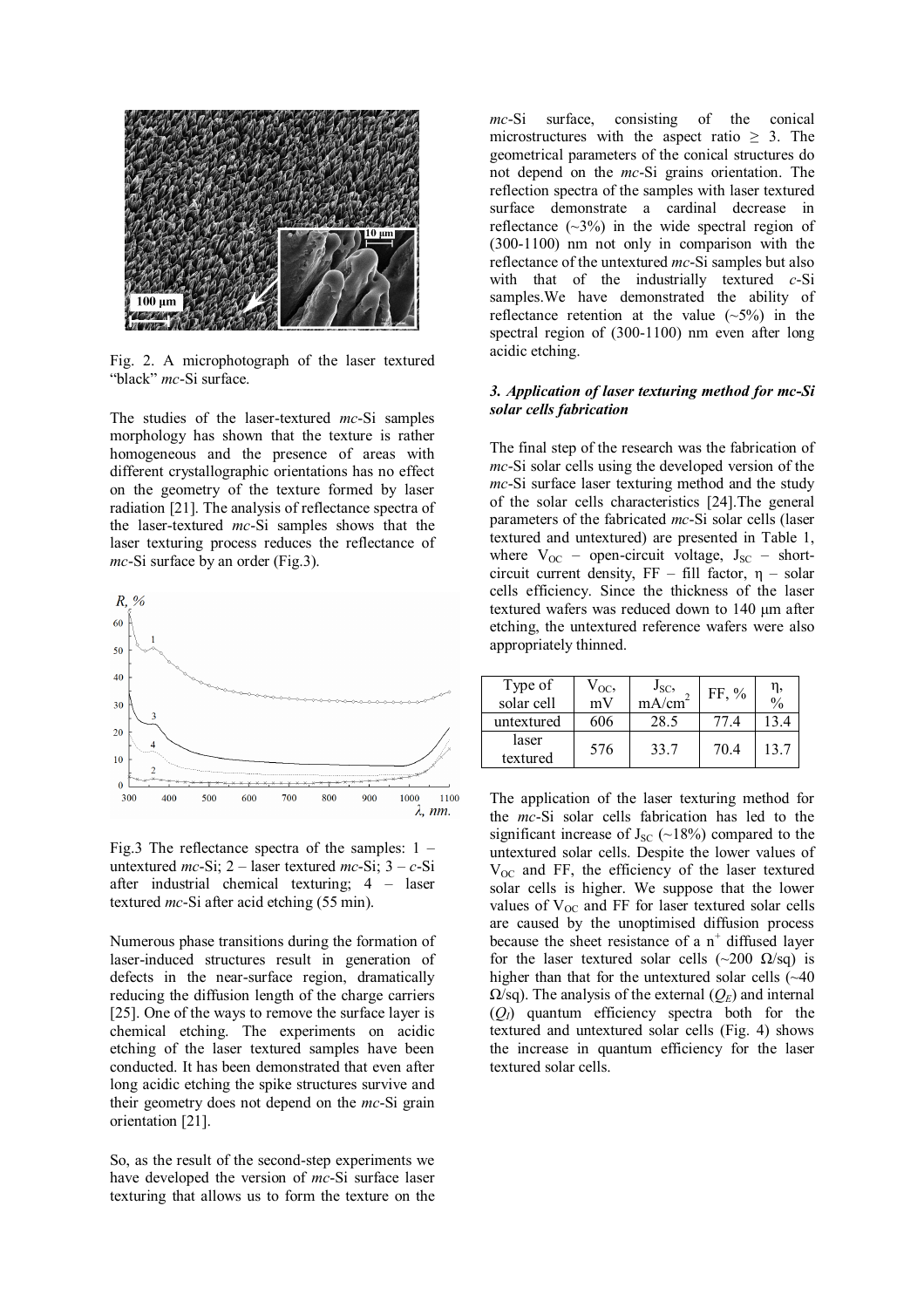

Fig. 4. The external  $(Q_E)$  and internal  $(Q_I)$  quantum efficiency and reflection spectra of the laser textured and acid etched  $\text{IFO}/(\text{n}^+\text{pp}^+)mc\text{-Si/ITO}$ solar cells measured with an integrating sphere. The data for the untextured solar cells are also presented.

The external quantum efficiency is measured using the solar cell calibrated in Fraunhofer ISE

$$
Q_{E}^{test}(\lambda) = \frac{J_{SC}^{test}}{J_{SC}^{calibrated}} Q_{E}^{calibrated}(\lambda), \text{ where}
$$

 $J_{SC}^{test}$ - current density of the tested specimen,  $Q_{E}^{calibrated}(\lambda)$  and  $J_{SC}^{calibrated}$  – external quantum efficiency and current density of the calibrated specimen. The internal quantum efficiency is calculated using the following

equation: 
$$
Q_I(\lambda) = \frac{Q_E(\lambda)}{1 - R(\lambda)}
$$
. It is clearly seen

from Fig. 4, that the external quantum efficiency of the laser textured solar cells is higher than that of the untextured solar cells. The  $Q_I$  values show a marked improvement for the wavelengths higher than 600 nm.

So we have demonstrated that the laser texturing method causes an increase in the quantum efficiency and short circuit current density of the *mc*-Si solar cells.

#### **Conclusions**

As the result of conducted experiments we have fabricated a "black" *mc*-Si surface using the YAG laser second harmonic nanosecond pulses with the energy fluence exceeding the threshold of silicon ablation. The formed laser relief (texture) consists of the spike array structures with aspect ratio of ≥3 (depth to width), and the geometrics of the laser-induced structures does not depend on the crystallographic orientation of the *mc*-Si surface grains. The introduced method of *mc*-Si laser texturing permits producing a low-reflection surface with the reflectance of  $\sim$ 3% in the spectral range of  $0.3-1.1$  μm. The application of the laser texturing method in mc-Si solar cells fabrication makes it possible to increase the short circuit current density and external quantum efficiency by  $\sim 18\%$ . To improve in the sequel the solar cells efficiency, we have to optimize the process of defect layer chemical etching or to use another method of defect layer removal (e.g. laser etching) because the acidic etching causes a reduction of the thickness of wafers from 200 μm down to 140 μm. The diffusion process should also be optimized to reduce the sheet resistance of a  $n^+$  layer for laser textured solar cells. So we have demonstrated the potential of the laser texturing technique application in the conventional fabrication of *mc*-Si solar cells.

The present work has been supported by grants RFBR № 11-07-12050\_ofi\_m\_2011, 11-02-<br>12200 ofi\_m\_2011, 11-08-01251\_a, 10-08-12200\_ofi\_m\_2011, 11-08-01251\_а, 10-08- 01171 $\overline{a}$ , 11-07-00359 a, 11-02-92478 MNTI a, 12-07-00301 a, 12-08-00642 a, the BMBF RUS 09/055.

#### **References**

1. N.I. Koroteev, V.I. Emel'yanov, V.N. Seminogov, S.A. Akhmanov (1985), Interaction of powerful laser radiation with the surfaces of semiconductors and metals: nonlinear optical effects and nonlinear optical diagnostics, Sov. Phys. Usp. 28, 1084

2. F.Kh. Mirzoev, V.Ya. Panchenko, L.A. Shelepin (1996), Laser control processes in solids, Phys. Usp. 39, 1

3. Matt H (2008), Saving Money with Laser Processing, Photonics Spectra, 42 (3), 34-36.

4. U. Zastrow, L. Houben, D. Meertens, A. Grohe, T. Brammer, E. Schneiderlöchner (2006) Characterization of laser-fired contacts in PERC solar cells: SIMS and TEM analysis applying advanced preparation techniques, Applied Surface Science, 252 (19), 7082-7085.

5. I. Martin, M. Labrune, A. Salomon, P. Roca i Cabarrocas, R. Alcubilla (2011), Laser fired contacts applied to the rear surface of heterojunction silicon solar cells Solar Energy, Materials and Solar Cells, 95 (11), 3119-3123.

6. M. D. Abbott, T. Trupke, H. P. Hartmann, R. Gupta, O. Breitenstein (2007), Laser isolation of shunted regions in industrial solar cells, Progress in Photovoltaics: Research and Applications, 15 (7), 613-620.